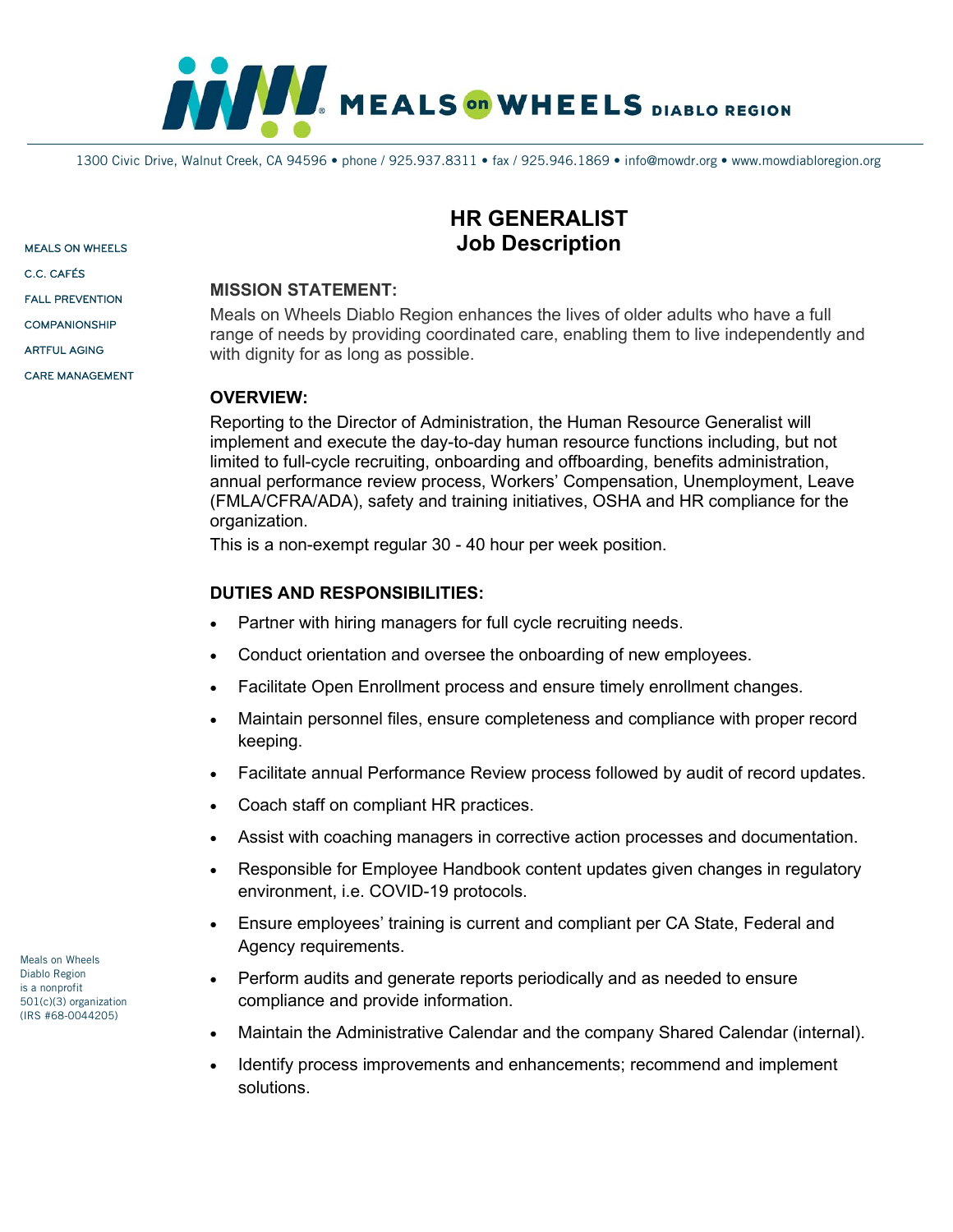## **SKILLS AND ABILITIES**:

- Positive attitude and commitment to providing excellent customer service to staff, candidates, volunteers and clients.
- Exceptional attention to detail required.
- Strong organizational skills with the ability to bring order and maintain order of records and information.
- Excellent written and verbal communication skills.
- Strong analytical and problem-solving skills.
- Demonstrated knowledge of MS Office Products, including, Office 365 and preferably SharePoint.
- Curious and capable of learning new software and tools to improve processes or enhance employee and management productivity and accuracy.
- Aptitude and interest to learn and adopt new technology.
- Ability to capture and effectively document processes and procedures.
- Ability to appropriately handle confidential information and sensitive situations in a reliable manner.
- Ability to research, gather information, and provide accurate, credible feedback to resolve requests promptly.
- Ability to adapt to a changing environment.
- Ability to accurately input data into Paychex.
- Ability to accurately type and data enter information into various systems.
- Ability to lift 20 lbs.
- Ability to sit for extended periods at a desk.
- Ability to reach, lean and file paperwork in multi-level drawers.

## **EDUCATION:**

- Bachelor's Degree in human resources, business administration or related field preferred, or equivalent work experience.
- PHR, PHR-CA, or SHRM-CP required.

### **EXPERIENCE:**

- 2-3 years' experience working in an HR Department.
- Knowledge of FMLA, CFRA, ADA and Pregnancy Leave laws; Worker's Compensation reports and processing paperwork.

**Pay: up to \$31.87 per hour Location: In Office, Walnut Creek, CA Workweek: M-F**